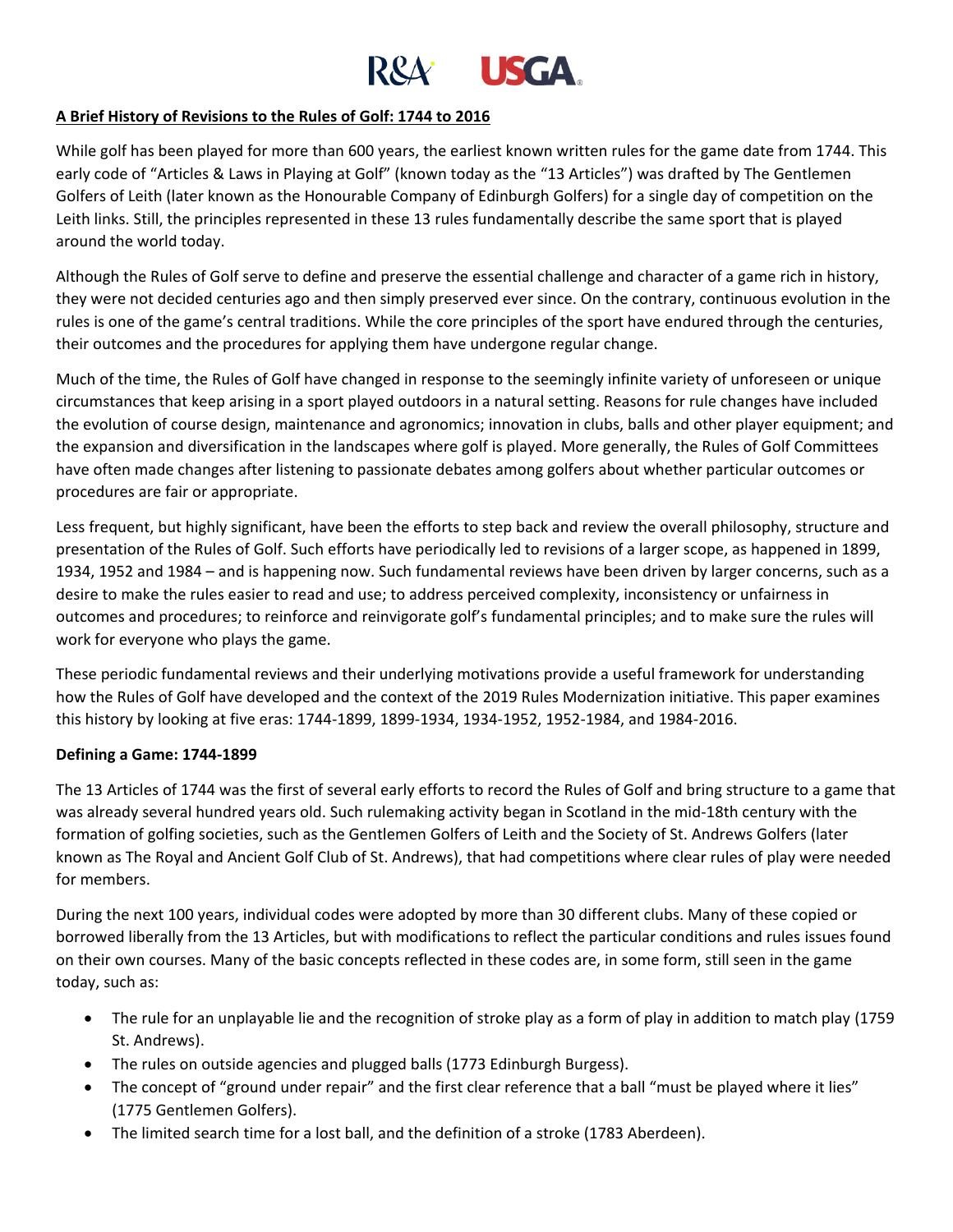

- The terms "putting green" and "bunker," as these elements emerged as distinct features on a golf course (1812 St. Andrews).
- Defining a match as consisting of 18 holes (1842 St. Andrews).

Although these codes developed and reinforced the game's core principles and concepts, there was considerable divergence and ongoing change in their outcomes and procedures. For example, there were various procedures for how to put a ball back into play when taking relief (with penalty) for a ball in a water hazard:

- Throw the ball at least six yards behind the hazard (1754 St. Andrews).
- Throw the ball over the head (with no provision on how far) (1776 Bruntsfield Links).
- Tee the ball and play it from behind the hazard (1812 St. Andrews).
- Face the hole and drop the ball over the head (1809 Honourable Company).
- Drop the ball over the shoulder (1825 Perth).

As another example, there were different procedures and outcomes for what happens when a player has played the opponent's ball (that is, played a wrong ball):

- The opponent plays the ball as it lies and there is no penalty (1828 Blackheath).
- The opponent has the option to claim the stroke or to replace the ball within one yard of its original location and play on (1815 Aberdeen).
- The player loses the hole (1812 St. Andrews).

Having so many different codes served to allow for experimentation as the rules developed for a game played on fields that were neither regulated nor standardized. But the lack of a common set of rules later became a serious problem:

- As golf expanded beyond its origins in Scotland to other locations in Britain and to places such as India, Canada, Australia and the United States, new clubs needed to adopt their own rules to address types of course conditions and situations not covered in the earliest codes.
- The late 19th century was marked by extraordinary innovation in the design of and materials used in golf balls and golf clubs, leading to disputes about what equipment was acceptable for playing the game and highlighting the need for common standards.
- The increasing frequency with which golfers from different clubs played with and against one another led to confusion and controversy about which rules applied and drove the need for consolidation of the disparate codes.

As debate intensified about the need for a common set of rules, The Royal and Ancient Golf Club of St. Andrews (referred to as "The R&A" in the rest of this paper as the club's rule-making responsibilities were transferred to The R&A in 2004) formed a special committee to undertake a major revision of its code. The resulting R&A code of September 1891 was soon widely followed, and several years later The R&A became acknowledged as the rulemaking authority. In 1897, The R&A established its Rules of Golf Committee, leading to the first-ever consolidated code in 1899. This code also had important new provisions, such as a one-stroke penalty (in stroke play only) if a ball was played from within 20 yards of the hole without the flagstick having been removed and the first definition of "out of bounds" (followed three years later by the first rule allowing the play of a provisional ball).

The other significant development of the time was the founding of the United States Golf Association in 1894. Its original By-Laws stated that USGA competitions would be played under the Rules of Golf as written by The R&A, but "with such modification as the [USGA] Executive Committee may from time to time adopt." A USGA Rules of Golf Committee was established and soon began to provide its interpretations of the rules, and eventually the USGA's own code began to diverge from The R&A Rules of Golf in significant ways.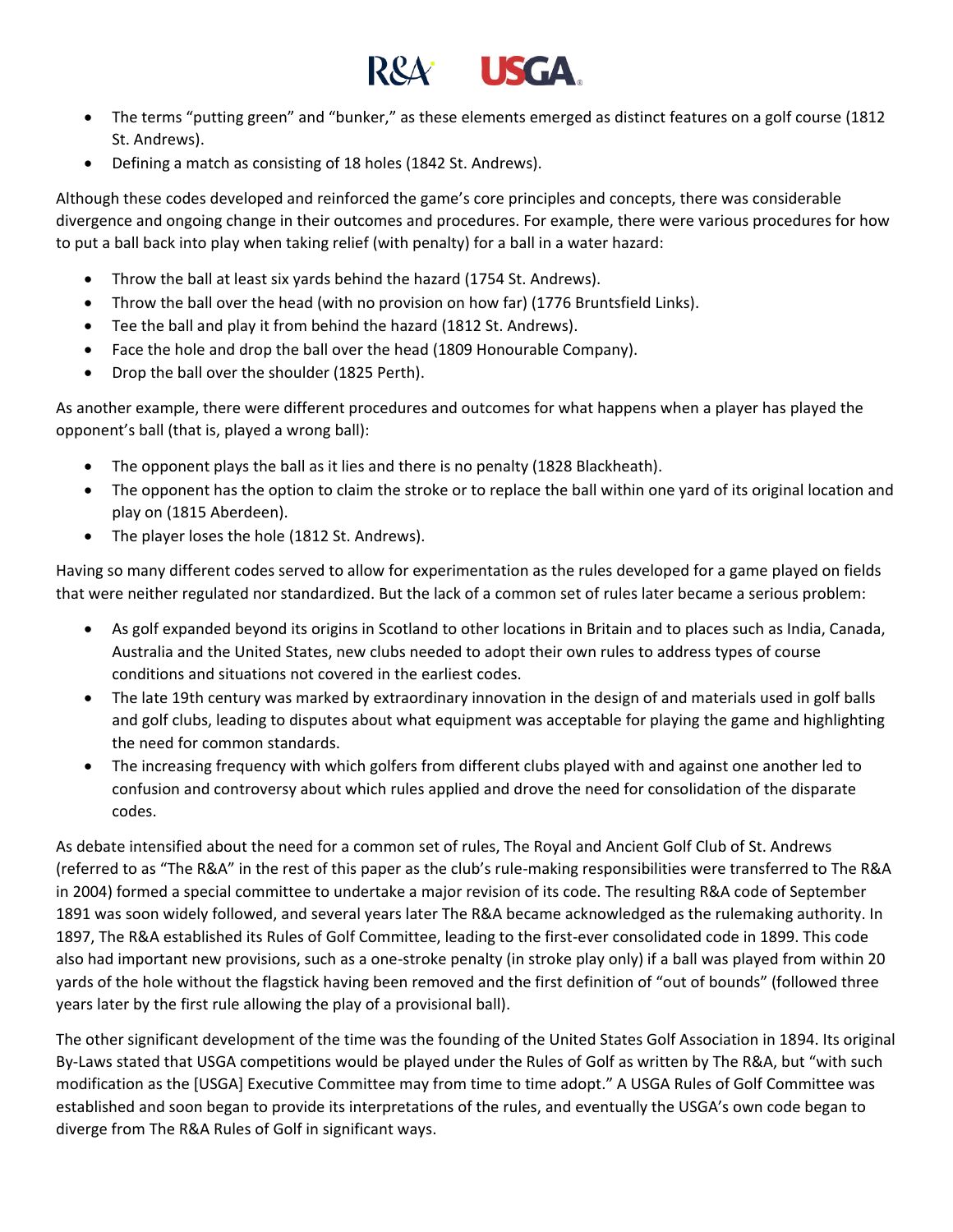# RRA<sup>.</sup> USGA

### **Decisions and Interpretations: 1899-1934**

The global expansion and growth of golf continued unabated in the early decades of the 20th century, causing new rules situations to arise at an increasing rate. A regular stream of requests for rulings, interpretations, and modifications quickly became a reality. The USGA and R&A recognized that guidance was needed to help golfers understand and apply the rules.

For example, in 1897 the USGA began to provide informal interpretations of each R&A rule to serve as clarification for American golfers. Some of these merely defined terms that were unfamiliar to some American golfers (such as single, foursomes, partners, competitors, match play, medal play and opponent) or specified penalties that were not explicitly stated in The R&A code. But other interpretations had a more substantive effect. For example, in commenting on the rule against pressing down or removing irregularities in the turf "near the ball," the USGA defined this as "within a club length" and stated that "pressing down the surface near the ball by prolonged or forcible soling of the club shall be deemed a breach."

Reflecting its own efforts to respond to queries from golfers and clubs, The R&A began recording its answers in a single "book of decisions," and in 1908 it published its first official "decisions book." Similar publications of decisions followed on a regular basis, and the USGA began doing the same in 1927. These decisions interpreting the rules became an increasingly important part of the rulemaking process and often, in effect, modified the rules, such as by recognizing new exceptions or dealing with circumstances not covered in the rules codes.

The need to issue many decisions made it clear to the new governing bodies that the Rules of Golf would need regular review and revision. Four revised codes were issued in the first decade alone, with the 1909 code being a particularly thorough revision. The changes in that code were primarily made to incorporate, where practical, elements from more than 230 decisions from the past decade. The 1909 code also broke new ground by adding headings to each section to help the reader, as well as by adding detailed clarifications to many Rules.

The first part of the 20th century was also notable for the emerging debate (which continues to this day) about whether the Rules of Golf should be focused on general principles or be written in the form of detailed restrictions and requirements intended to provide clarity and produce equity. Traditionalists argued that trying to maintain "fair" circumstances between golfers removed the natural drama of the game, that the rules no longer translated the spirit of the game to golf's newcomers, and that someone playing golf "from a long practical acquaintance" against one with "perfect literal knowledge" of the Rules of Golf would be playing two very different games. But the rules were becoming strongly influenced by the concept of equity and the desire for clarity, and they became more detailed and prescriptive as time went on.

The Rules of Golf continued to evolve in other ways over the next couple of decades. There was a particular focus on responding to major equipment innovations, such as the rubber core ball, the Schenectady putter, deep groove irons, steel shafts and concave irons. On these issues as well as certain issues under the playing rules, the two rulemaking bodies began more often to take different views, at least for some periods of time.

Questions about the Rules and proposals for change also continued to increase from other places around the world where golf was played. To address this, in the late 1920s The R&A revised its rulemaking processes to include a Joint Advisory Council consisting of the golf unions of England, Scotland, Ireland and Wales; the Ladies' Golf Union; and the golf associations of Canada, South Africa, Australia and New Zealand. The Council provided general suggestions and specific proposed changes for review by The R&A's Rules of Golf Committee, which helped lead to a major revision to the R&A and USGA codes in 1934. There were no major changes in outcomes or procedures, but the Rules of Golf were reorganized and rewritten to clarify the meaning of the rules and the definitional elements of the game.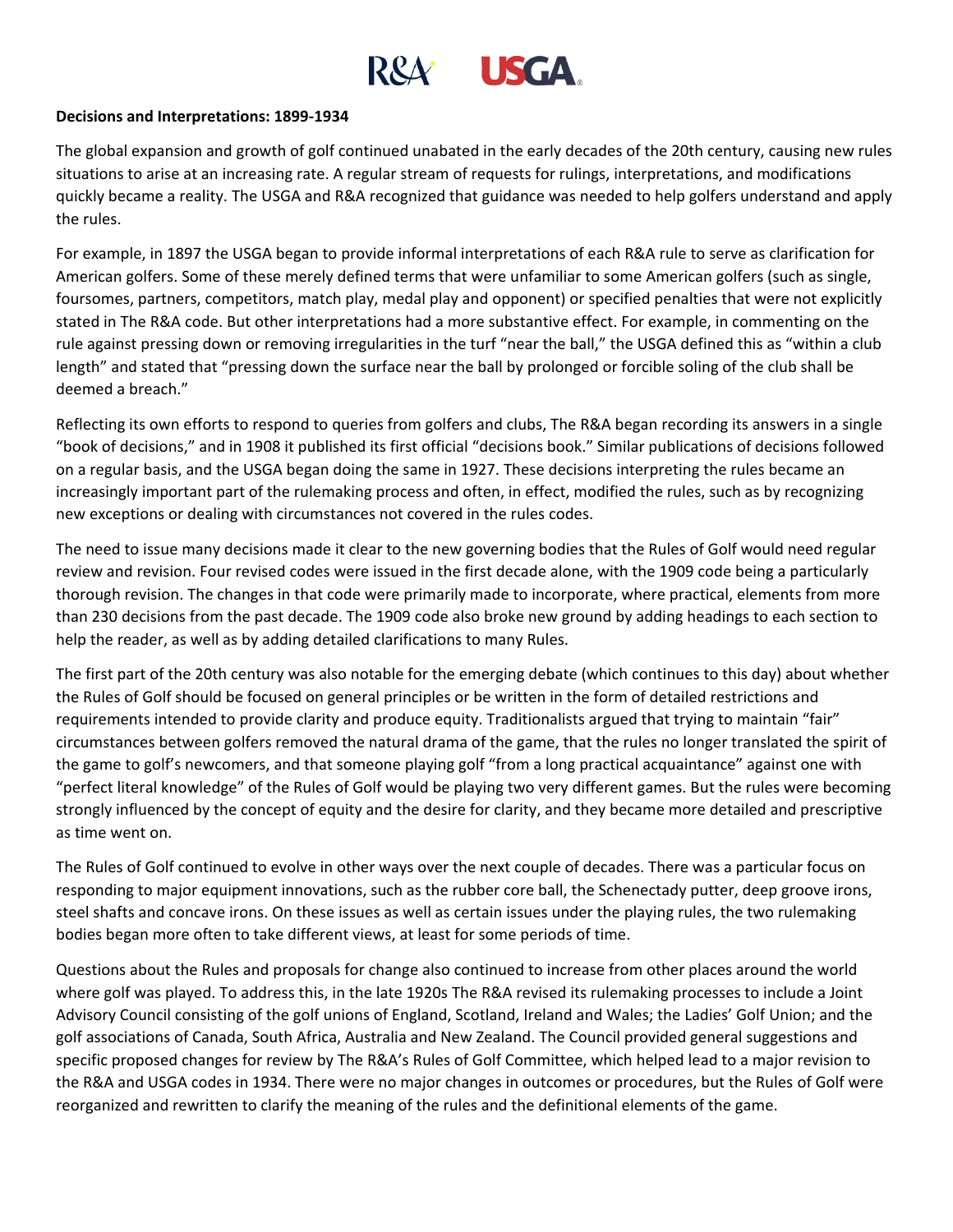## R&A USGA

### **Recognizing the Need for a Uniform Set of Rules: 1934-1952**

The 1934 revisions did not end the push for reform, and several key changes were made by one or both of the rulemaking bodies during the 1930s. In particular:

- After many years of controversy that arose when some players began to use as many as 30 or more specialized clubs in a round, in 1938 the USGA adopted a 14-club limit; The R&A followed suit one year later.
- Also in 1938, after long debate about the fairness of the historic concept of the stymie in match play, the USGA modified the stymie rule by allowing the lifting of the ball that created the stymie if it was within six inches of the hole; The R&A made no change, and this was reconciled only in 1952 when the stymie was eliminated.

Rulemaking activities largely ground to a halt during World War II, but soon thereafter each rulemaking body separately made extensive – and very different – changes to the Rules of Golf. In its 1946 code, the USGA revised and reordered the rule book and made various rule changes, such as adopting a distance-only (no penalty stroke) penalty for a ball that ended up out of bounds. Four years later, The R&A issued a new code (on a two-year experimental basis) that restructured the Rules of Golf in an entirely different way than the USGA and, among other things, applied the distanceonly penalty to any ball that was lost, out of bounds or unplayable.

These and other major departures from prior codes, combined with the fact that the two sets of rules differed so much, caused considerable discussion and controversy within the game. This was resolved when The R&A and USGA came together to issue the first truly unified code as of January 1, 1952. The rule book was completely reorganized (including covering match play and stroke play in one set of Rules rather than in separate parts), and dozens of differences between the USGA and R&A codes were reconciled. Although the new code reverted to the traditional stroke-anddistance penalties, it adopted many other important changes, such as:

- Eliminating the stymie rule entirely,
- Expanding the circumstances in which a lifted ball was allowed to be cleaned, and
- Recognizing the concept of a lateral water hazard where relief could be taken within two club-lengths of where the ball entered the hazard.

## **Continuing to Pursue Uniformity: 1952-1984**

Soon after issuing the new joint code, the USGA and The R&A began work on a revised code, which went into effect January 1, 1954; a further revision then followed in 1956. Most of these changes simply altered words and phrases to facilitate uniformity throughout the English-speaking world, while other changes were in response to the now familiar process of inquiries and suggestions from individual golfers, clubs and officials around the world. The frequency of these code revisions led to debate about how to balance the need for regular updates to ensure uniformity against the problem of having too frequent revisions that could create confusion. In 1960, it was agreed that a four-year revision cycle would be used going forward, and this has been done since then (with occasional deviations).

The late 1950s and the 1960s were a particularly active period of change, as The R&A and USGA – sometimes separately and sometimes together – adopted a number of significant changes (and then in some cases later withdrew them). For example:

- The 1956 code eliminated the penalty for a ball hitting an unattended flagstick in the hole when played from the putting green (but by 1968, both rulemaking bodies had agreed to restore the penalty).
- Reflecting evolving views within the game as the surfaces of putting greens became more uniform and consistent, the 1960 code included the major change of allowing players to mark, lift, clean and replace a ball on the green.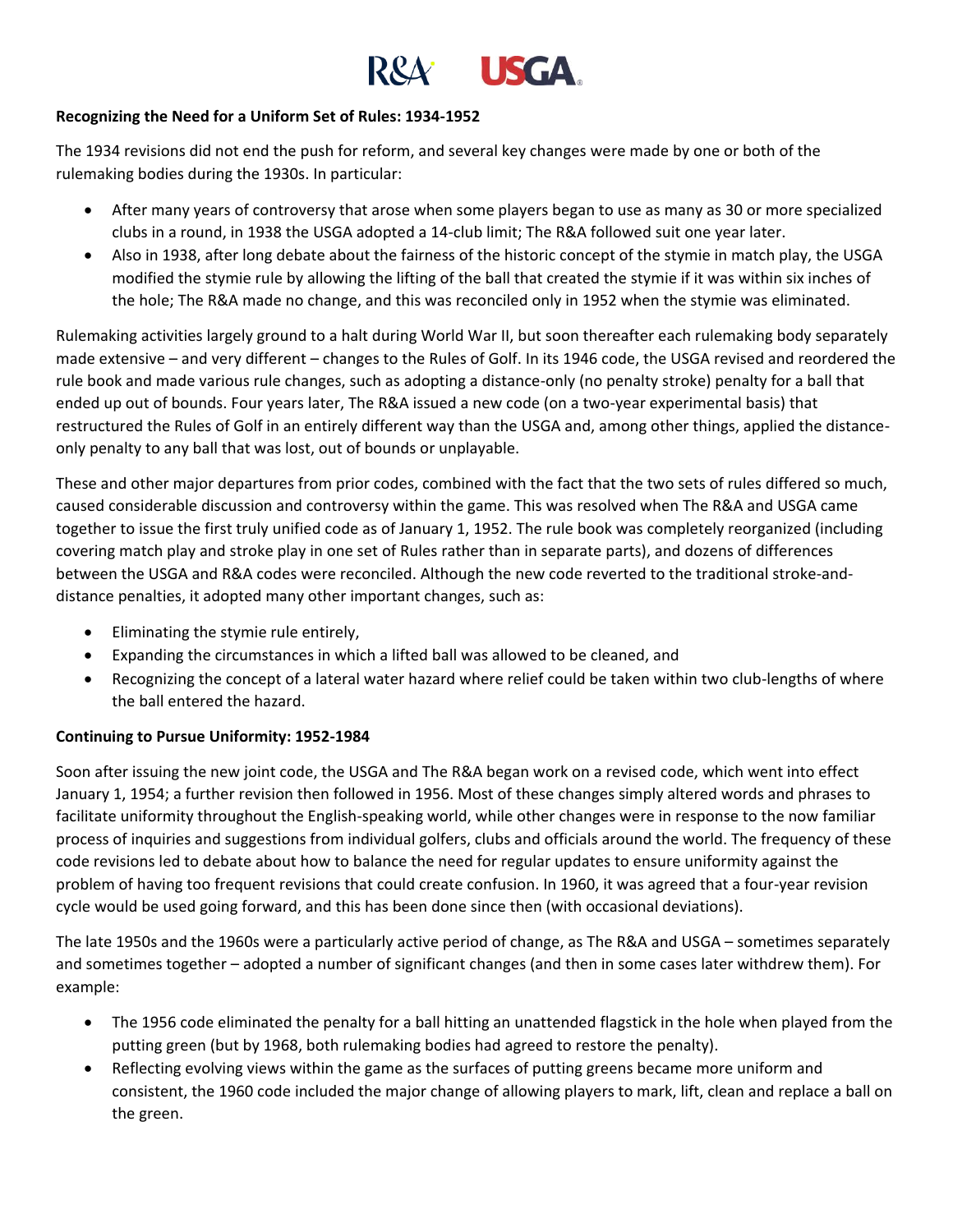

- In a continued effort to find alternatives to the need to take stroke and distance relief, the 1960 USGA code adopted a distance-only penalty for balls lost or out of bounds and eliminated the provisional ball (but these experiments ended a year later).
- Seeking to speed up play, the 1968 code introduced a new rule allowing a player to clean a ball on the putting green only once (before the first putt); and, in stroke play only, requiring the player to putt continuously until the ball was holed (but these changes proved impractical and unpopular, and were revoked in 1970).
- The 1968 code also prohibited use of a "croquet-style" stroke on the green and adopted the first general restriction on using artificial devices to assist a player in his or her play.

The 1968 code also reconciled the remaining significant differences in the playing rules, and the USGA and R&A codes have been essentially identical ever since.

The next major development happened in 1980, when the USGA and The R&A began a project to reorganize the rule book to make it more logical and intuitive. This resulted in the Reorganized Rules of Golf, a draft of which was widely distributed to golf associations and individual golfers for review. The new code was issued in 1984 using this reorganized structure and a revised writing style, and with various other revisions such as:

- Requiring a player to drop a ball by standing erect and holding the ball at arm's length and shoulder height, rather than by facing the hole, standing erect and dropping it over his or her shoulder.
- Expanding the prohibition on making practice strokes between the play of two holes, so that a player was no longer allowed to play full practice shots from the side of the next tee while waiting to play.
- Setting a specific (10 seconds) limit for a ball overhanging the hole to fall into the hole.
- Eliminating relief without penalty from an immovable obstruction or burrowing animal hole in a water hazard.

One other highly significant change that same year was the publication of the first-ever uniform decisions book. Before then, The R&A and USGA had each published a separate book of decisions (which sometimes differed). The new joint decisions book was also organized in a more helpful way, rather than the previous style of having individual decisions appear in chronological order within each rule. Since that time, the decisions book has become an even more important part of the rulemaking process.

## **Responding to Rapid Developments: 1984-2016**

Since 1984, the volume of inquiries about the Rules of Golf has continued to be high. The four-year revision cycle has resulted in a substantial number of changes being made in each new edition of the Rules. At least as significant has been the amount of activity in revising the Decisions on the Rules of Golf every two years. The number of decisions increased substantially from 933 in 1985 to 1,275 in 2012, and has remained at about that level since then.

Although the 1984 revision was the last fundamental revision until the 2019 Rules Modernization initiative, in the past two decades new and modified rules and interpretations have been made in many different areas, such as:

- An exception to Rule 13-4 was created in 1992 so that there is no penalty if a player touches the ground or loose impediments in a hazard when falling or to prevent a fall; this was one of many recent changes made to Rule 13- 4 for practical reasons.
- The 2000 code prohibited a caddie from standing on a line behind the player while the stroke is being made.
- In 2008, the definition of prohibited "advice" was revised to exclude information on distance, so that players would be allowed to share distance information with each other or obtain it from others without penalty.
- In 2008, the penalty for a player (or his or her caddie, partner or equipment) accidentally deflecting his or her ball in motion was reduced to one-stroke, whereas before it was the general penalty (loss of hole in match play, two strokes in stroke play).
- The 2016 edition adopted new Rule 14-1b, which prohibits use of anchored strokes.